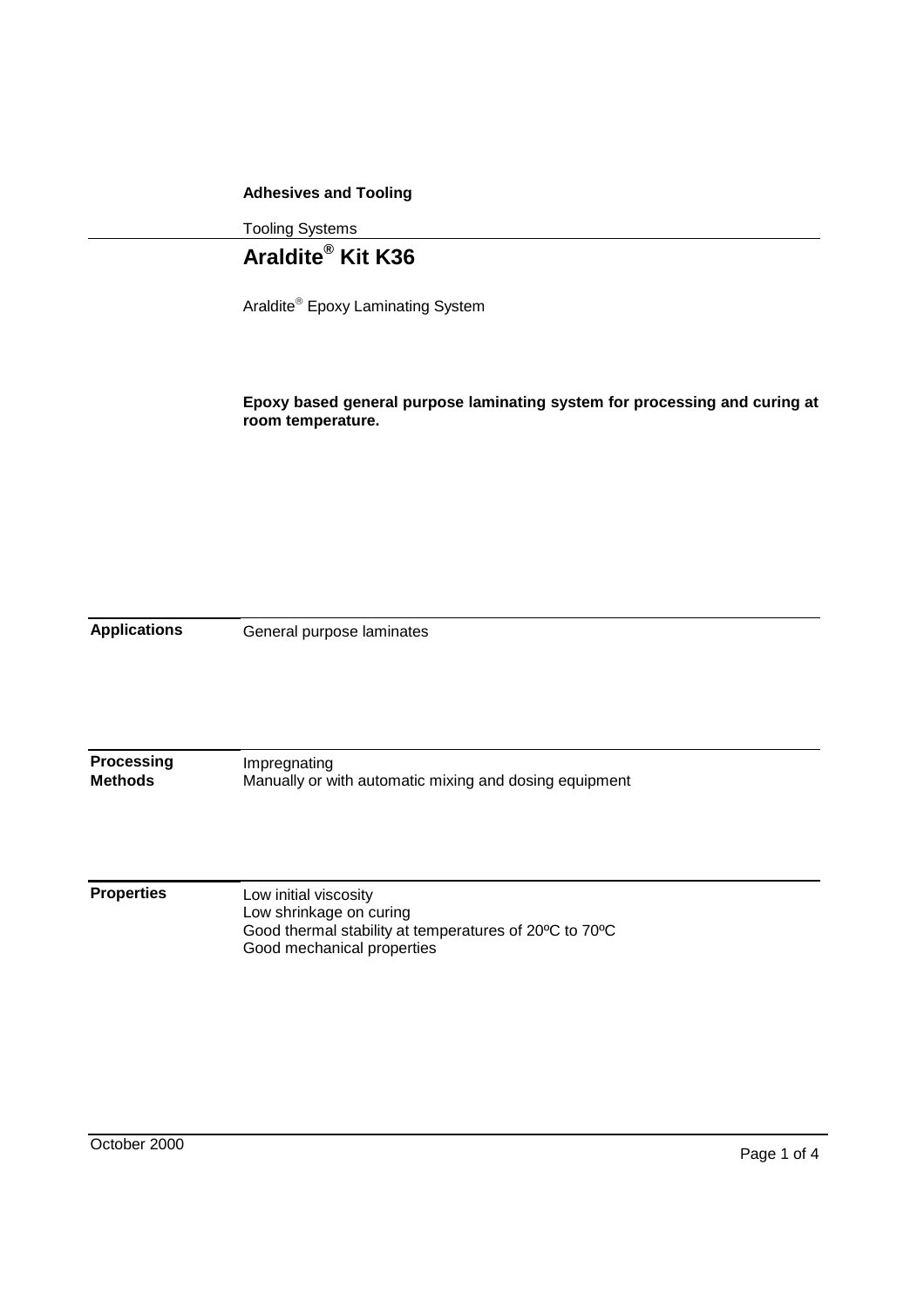| <b>Resin</b>    | Viscosity<br>Specific gravity<br>Flash point         | at $25^{\circ}$ C<br>at $25^{\circ}$ C | mPa.s<br>500-1000<br>g/cm <sup>3</sup><br>$1.1 - 1.15$<br>°C<br>155                                          |  |  |
|-----------------|------------------------------------------------------|----------------------------------------|--------------------------------------------------------------------------------------------------------------|--|--|
|                 | As supplied form<br>Hazardous decomposition products |                                        | Clear pale yellow liquid<br>Carbon monoxide, carbon dioxide and<br>other toxic gases and vapours if burned   |  |  |
|                 | Disposal                                             |                                        | Regular procedures approved by national<br>and/or local authorities                                          |  |  |
| <b>Hardener</b> | Viscosity<br>Specific gravity<br>Flash point         | at $25^{\circ}$ C<br>at $25^{\circ}$ C | mPa.s<br>70-100<br>g/cm <sup>3</sup><br>$0.98 - 1.02$<br>°C<br>>100                                          |  |  |
|                 | As-supplied form<br>Hazardous decomposition products |                                        | Clear, pale, yellow liquid<br>Carbon monoxide, carbon dioxide and<br>other toxic gases and vapours if burned |  |  |
|                 | Disposal                                             |                                        | Regular procedures approved by national<br>and/or local authorities                                          |  |  |

| <b>Mix Ratio</b> |                               |                   | Parts by weight | by volume         |
|------------------|-------------------------------|-------------------|-----------------|-------------------|
|                  | Araldite <sup>®</sup> Kit K36 | Resin<br>Hardener | 100<br>50       | 2 parts<br>1 part |

To ensure complete curing of the system, this ratio must be strictly adhered to.

| <b>Processing</b><br>Data (guideline<br>values) | Usable life (750g mix) | $15^{\circ}$ C<br>$25^{\circ}$ C<br>$35^{\circ}$ C | 45-55 Minutes<br>30-40 Minutes<br>15-20 Minutes |
|-------------------------------------------------|------------------------|----------------------------------------------------|-------------------------------------------------|
|                                                 | Minimum Curing Time @  | $15^{\circ}$ C<br>$25^{\circ}$ C<br>$35^{\circ}$ C | 25-36 Hours<br>18-24 Hours<br>8-12 Hours        |
|                                                 | <b>Full Cure</b>       | $25^{\circ}$ C                                     | 7 Days                                          |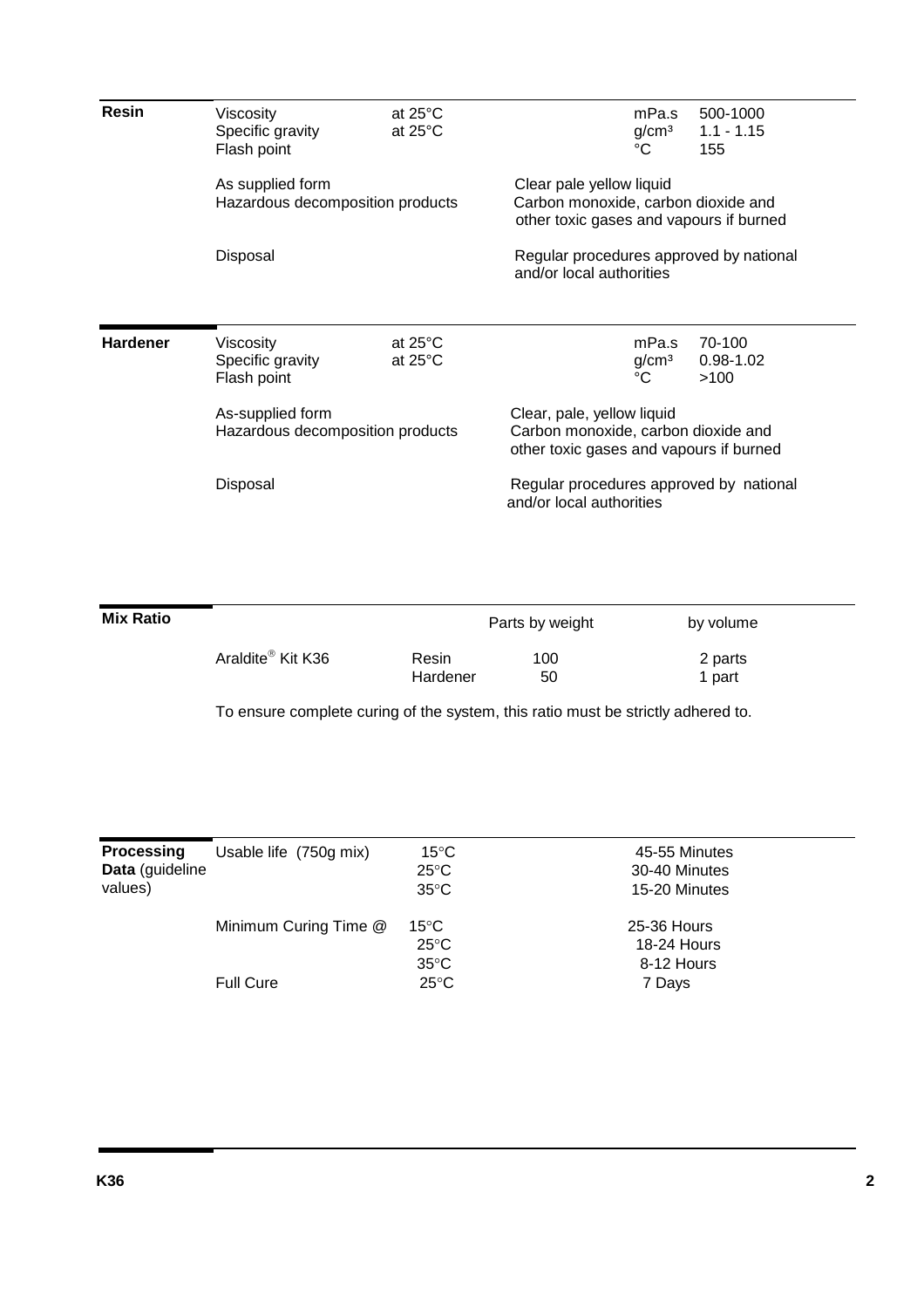| <b>Processing Data</b>         | Pot life of 750gm mix at                                                                                                                                                                                                                                                                                                                                                                                                                                                                                                                                                                                                                                                                                                                                                                                                                                                                                                                                                                                                                                                                                                                                                                                                                                                        | $15^{\circ}$ C<br>$25^{\circ}$ C                           | 45-55 Minutes<br>30-40 Minutes                              |  |  |
|--------------------------------|---------------------------------------------------------------------------------------------------------------------------------------------------------------------------------------------------------------------------------------------------------------------------------------------------------------------------------------------------------------------------------------------------------------------------------------------------------------------------------------------------------------------------------------------------------------------------------------------------------------------------------------------------------------------------------------------------------------------------------------------------------------------------------------------------------------------------------------------------------------------------------------------------------------------------------------------------------------------------------------------------------------------------------------------------------------------------------------------------------------------------------------------------------------------------------------------------------------------------------------------------------------------------------|------------------------------------------------------------|-------------------------------------------------------------|--|--|
|                                | Cure Time at                                                                                                                                                                                                                                                                                                                                                                                                                                                                                                                                                                                                                                                                                                                                                                                                                                                                                                                                                                                                                                                                                                                                                                                                                                                                    | $35^{\circ}$ C<br>$15^{\circ}$ C<br>$25^{\circ}$ C<br>35°C | 15-20 Minutes<br>25-36 Minutes<br>18-24 Hours<br>8-12 Hours |  |  |
| Coverage                       | With a 155 gsm plain weave glass cloth, 300-500 g/m <sup>2</sup>                                                                                                                                                                                                                                                                                                                                                                                                                                                                                                                                                                                                                                                                                                                                                                                                                                                                                                                                                                                                                                                                                                                                                                                                                |                                                            |                                                             |  |  |
| <b>Storage</b>                 | Store the components in a dry place at 18-25°C, in tightly sealed original containers. Under<br>these conditions, the shelf life will correspond to the expiry date stated on the label. After this<br>date, the product may be processed only after re-analysis. Partly emptied containers should                                                                                                                                                                                                                                                                                                                                                                                                                                                                                                                                                                                                                                                                                                                                                                                                                                                                                                                                                                              |                                                            |                                                             |  |  |
|                                | be tightly closed immediately after use. For information on waste disposal and hazardous<br>products of decomposition in the event of a fire, refer to the Material Safety Data Sheets<br>(MSDS) for these particular products.                                                                                                                                                                                                                                                                                                                                                                                                                                                                                                                                                                                                                                                                                                                                                                                                                                                                                                                                                                                                                                                 |                                                            |                                                             |  |  |
| <b>Remarks</b>                 | To determine whether cross linking has been carried to completion and the final properties<br>are optimal, it is necessary to carry out relevant measurements on the actual object or to<br>measure the glass transition temperature. Different gelling and cure cycles in the customer's<br>manufacturing process could lead to a different degree of cross linking and thus a different<br>glass transition temperature.                                                                                                                                                                                                                                                                                                                                                                                                                                                                                                                                                                                                                                                                                                                                                                                                                                                      |                                                            |                                                             |  |  |
| <b>Handling</b><br>precautions | This Araldite® and Hardener have been formulated with the objective of being as safe as<br>possible, however, in common with most epoxy resins and hardeners, consistent skin contact<br>with uncured materials may cause irritation of sensitive skins. For this reason contact with the<br>uncured materials should be avoided at all times.                                                                                                                                                                                                                                                                                                                                                                                                                                                                                                                                                                                                                                                                                                                                                                                                                                                                                                                                  |                                                            |                                                             |  |  |
|                                | <b>Caution</b><br>Vantico Pty Limited products are generally quite harmless to handle provided that certain<br>precautions normally taken when handling chemicals are observed. The uncured materials<br>must not, for instance, be allowed to come into contact with foodstuffs or food utensils, and<br>measures should also be taken to prevent the uncured materials from coming into contact with<br>skin, since people with particularly sensitive skin may be affected. The wearing of impervious<br>rubber or plastic gloves will normally be necessary; likewise the use of eye protection. The<br>skin should be thoroughly cleansed at the end of each working period by washing with soap<br>and warm water. The use of solvents is to be avoided. Disposable paper - not cloth towels -<br>should be used to dry the skin. Adequate ventilation of the working area is recommended.<br>These precautions are described in greater detail in Vantico Pty Limited Publication No.<br>24264/3/e Hygienic precautions for handling plastic products of Vantico Pty Limited and in the<br>Vantico Pty Limited Material Safety Data sheets for the individual products. These<br>publications are available on request and should be referred to for fuller information. |                                                            |                                                             |  |  |